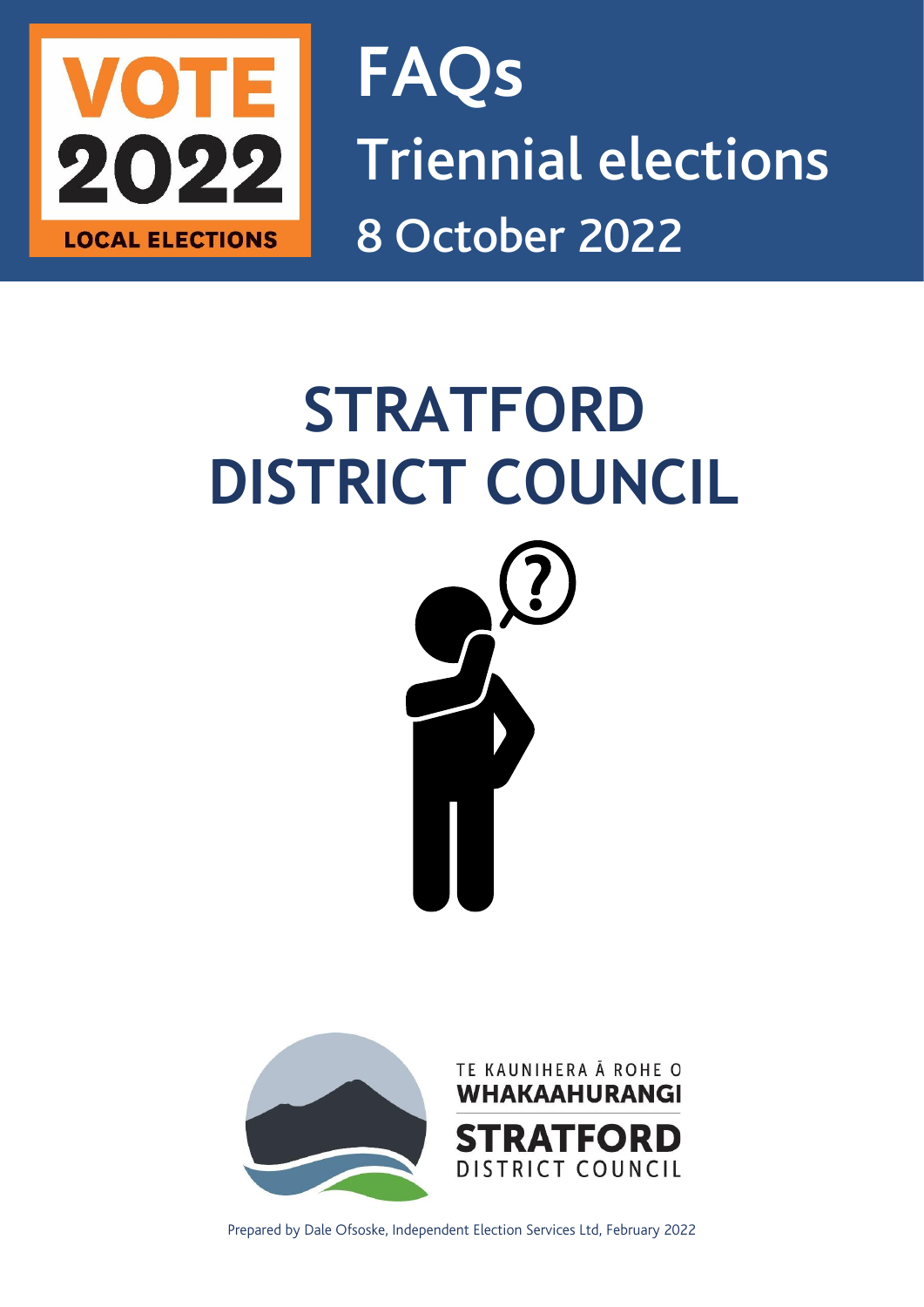# **Contents**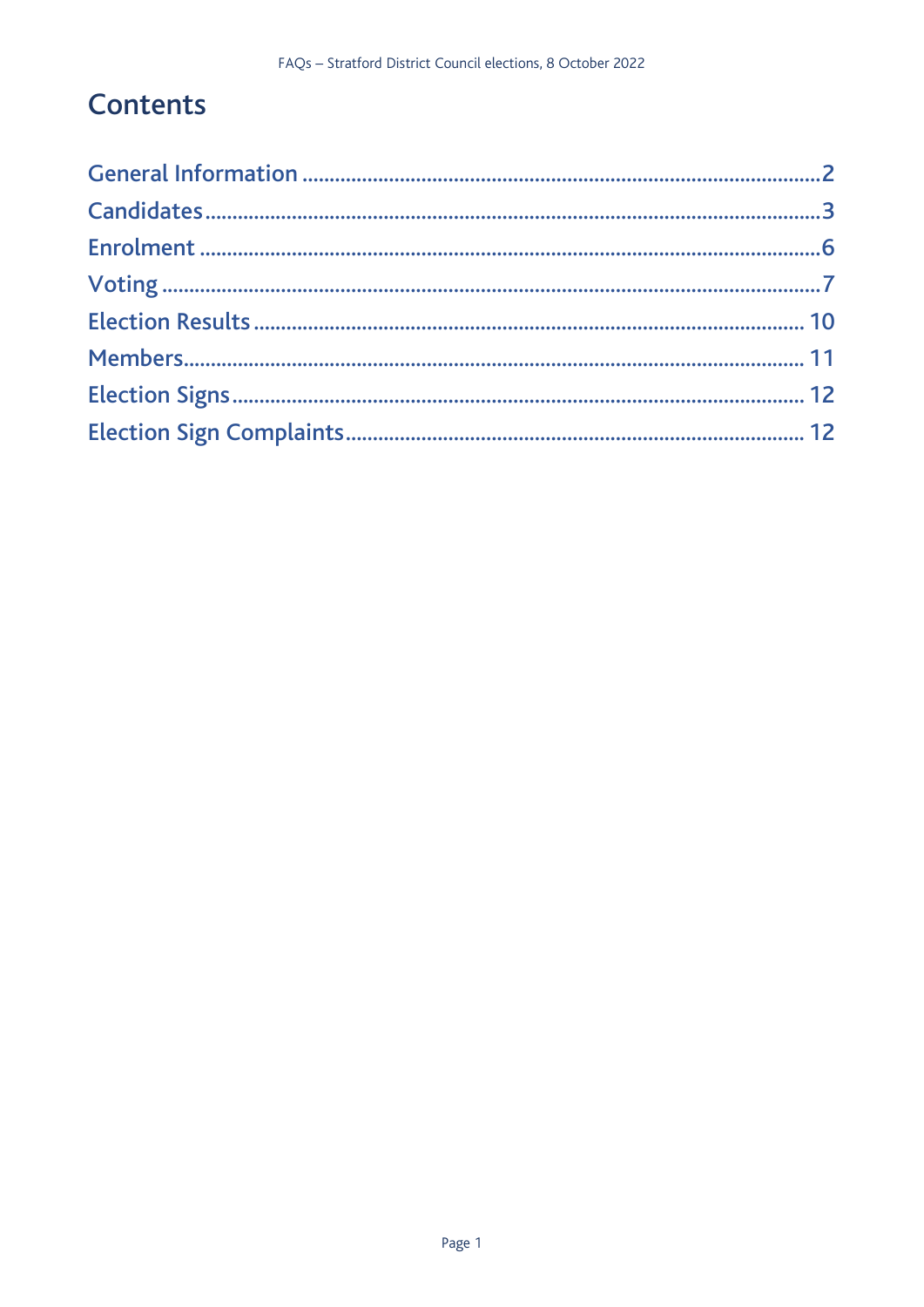## Frequently Asked Questions Stratford District Council elections

## <span id="page-2-0"></span>General Information

#### Q1. When is the next Stratford District Council election?

A Election day is Saturday 8 October 2022 with voting closing at 12 noon. The voting period starts on Friday 16 September 2022.

#### Q2. Who runs the election?

A The electoral officer has full responsibility for running the election.

#### Q3. What is the name of the electoral officer and council's electoral liaison person?

A The electoral officer is:

Dale Ofsoske, Independent Election Services Ltd Electoral Office: Level 2, 198 Federal Street, Auckland Phone: 0800 922 822 Email: [dale.ofsoske@electionservices.co.nz](mailto:dale.ofsoske@electionservices.co.nz)

The deputy electoral officer is:

Tiffany Radich, Director Corporate Services Stratford District Council 61-63 Miranda Street, Stratford Phone: 06 765 6099 Email: [tradich@stratford.govt.nz](mailto:tradich@stratford.govt.nz)

#### Q4. What type of electoral method is used?

A The FPP (first past the post) electoral system is used for the Stratford District Council, the Taranaki Regional Council and the Horizons Regional Council elections.

> For a more detailed explanation of this electoral system, refer Q56.

#### Q5. What elections are being held?

A Electors will be able to vote for the mayor, ward councillors, and either a Taranaki Regional Council or Horizons Regional Council member. There are no longer elections held for district health boards.

> Following the decision to establish a Māori ward in 2021, Stratford District Council undertook a representation arrangements review (review of wards, boundaries, numbers of elected members etc).

> As a result of this there will be 11 councillors being elected from the following three wards:

| Ward            | Councillors |
|-----------------|-------------|
| Urban General   |             |
| Rural General   |             |
| Stratford Māori |             |

#### Q6. What is the difference between Māori and general wards?

A The Māori ward councillor is elected by those enrolled to vote on the Māori electoral roll. Similarly, members of general wards are elected by those enrolled to vote on the general electoral roll.

#### Q7. What is the role of the mayor and councillors?

- A The mayor:
	- appoints the deputy mayor
	- presides at council meetings;
	- is a member of all committees;
	- reads agenda and other materials before meetings;
	- leads the council and co-ordinates council political activity;
	- speaks on behalf of the council;
	- represents the council on related organisations, where appointed;
	- attends and participates at conferences and seminars;
	- attends to complaints and enquiries from members of the public;
	- presides at civic ceremonies;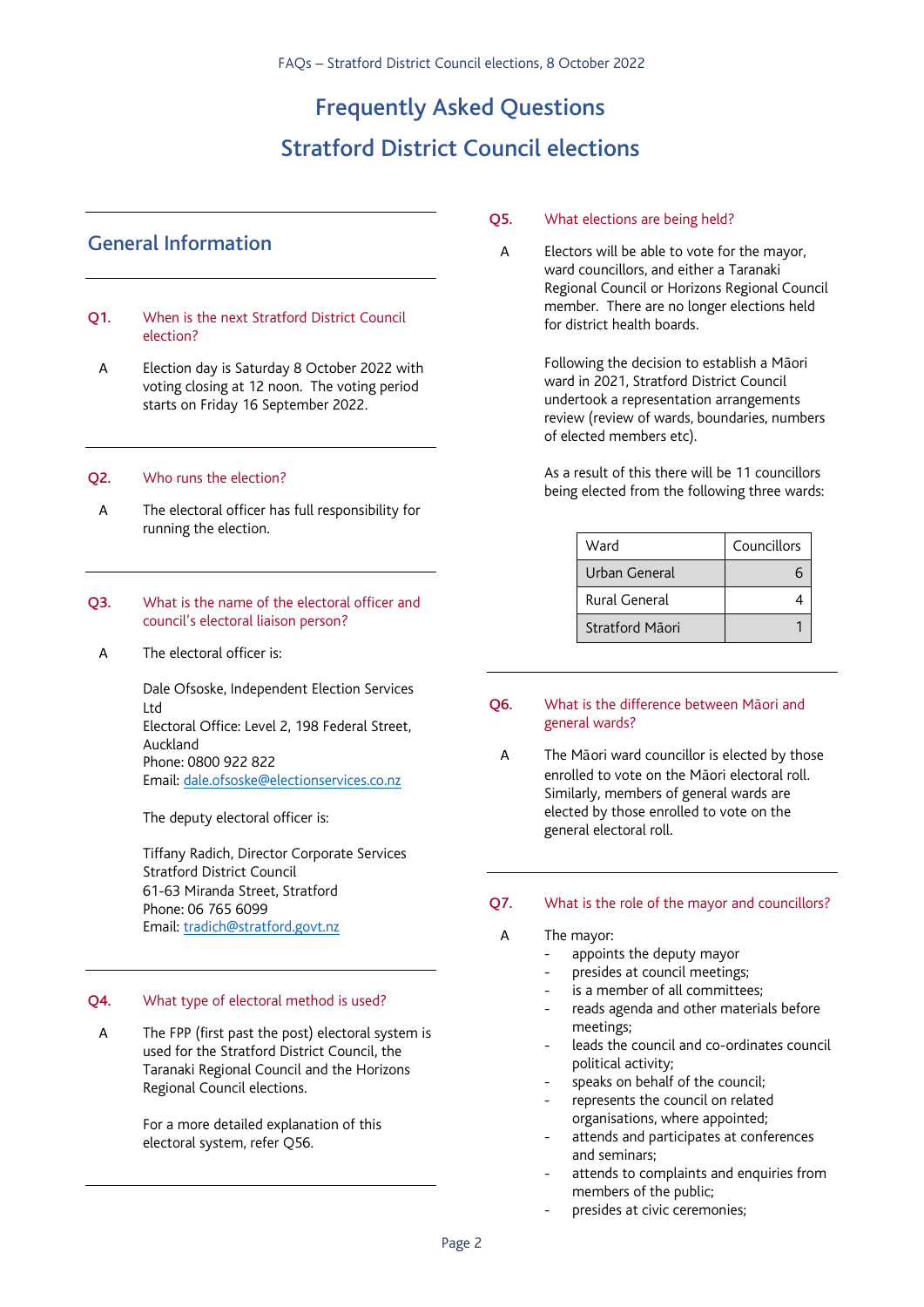- hosts visiting groups, including overseas delegations;
- attends and speaks at local functions. sometimes opening them;
- declares a state of civil defence emergency in the district if required.

Mayor and councillors:

- participate in strategic and long-term planning for the whole district;
- develop policy across a wide range of activities and services;
- represent the district at functions as required;
- review and develop bylaws for the district;
- advocate on a wide range of issues;
- coordinate and form partnerships with other spheres of government and other agencies;
- participate in the appointment and performance review of the chief executive;
- act on all these matters within a legislative and regulatory framework
- set a budget and rates;
- monitor the performance of the council organisation.

## <span id="page-3-0"></span>**Candidates**

#### Q8. I want to be a candidate in these elections. What do I need to do?

A You must be a New Zealand citizen and your name must be on the Parliamentary Electoral Roll (anywhere in New Zealand).

> When lodging your nomination, proof of citizenship will be required (copy of passport, birth certificate, citizenship certificate).

You will need to have two electors enrolled on the Parliamentary Electoral Roll in the area you are standing for to nominate you – e.g. if you stand for the Rural General Ward, the nominators will need to be two electors enrolled on the Parliamentary Electoral Roll for that ward. (Note the candidate does not need to reside in the area in which they are standing but will need to disclose that fact in their candidate profile statement).

Nominations open on Friday 15 July 2022. If you would like a nomination paper and candidate information handbook sent out, please contact the electoral office closer to this date. Nomination papers will also be available on council's website [\(www.stratford.govt.nz\)](http://www.newplymouthnz.com/) from 15 July 2022.

A candidate information handbook will be available in April 2022.

Candidate campaigning can commence any time prior to the election (no time restriction), but any expenditure made, within or outside the three-month applicable period before election day, must be accounted for.

#### Q9. How much will it cost me to stand?

A You will need to pay a nomination deposit of \$200 GST inclusive. This deposit applies to each position (election) you stand for.

> Your nomination deposit can be paid by electronic bank transfer, EFTPOS, credit card or cash. Cheques will not be accepted.

If you poll greater than 25% of the lowest polling successful candidate you will receive your nomination deposit back.

#### Q10. What qualifications and experience do I need?

A Nothing formal. Elected members come from all walks of life and generally have a will/desire to serve the community.

> All (or some) of the following capabilities will be useful in the elected member role:

- quality decision-making;
- political acumen;
- leadership:
- cultural awareness;
- strategic thinking;
- knowledge and understanding of Stratford District Council and local government;
- communication and engagement;
- relationship building and collaboration.

#### Q11. Does a criminal record affect a person standing as a council candidate?

A No, not for the Stratford District Council elections.

#### Q12. How long is the term of the elected member?

A Three years.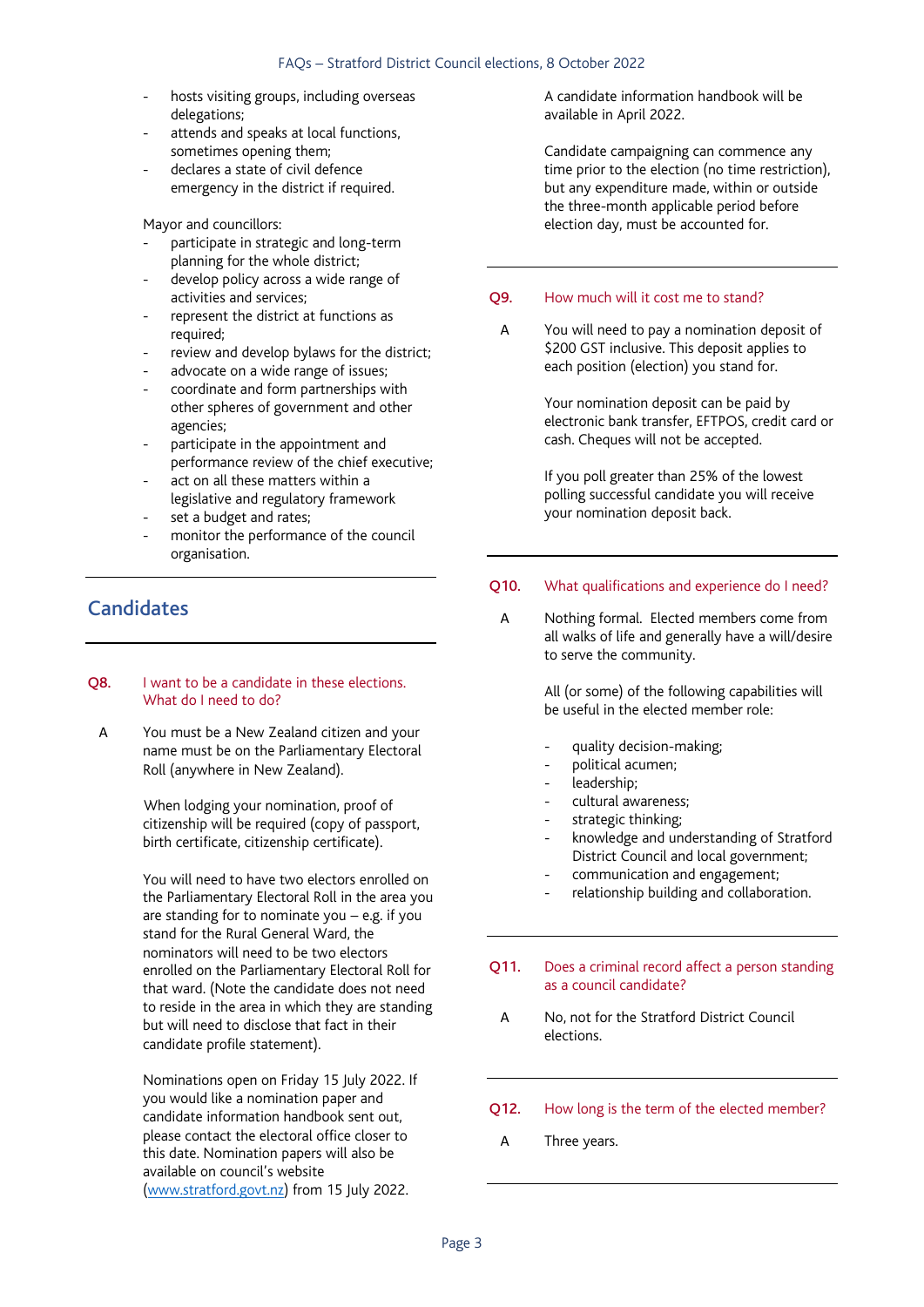#### Q13. Do I need to be resident in the area I am standing for?

A No, but you must be on the Parliamentary Electoral Roll (anywhere in New Zealand) and be a New Zealand citizen (by birth or citizenship ceremony). You will however need to disclose whether or not you reside in the area you are standing for in the candidate profile statement.

> The two people who nominate you must be on the Parliamentary Electoral Roll within the area you are standing for.

#### Q14. Do I need to be on the Māori electoral roll or of Māori descent if I am standing for election in the Māori ward?

No. To be eligible you must be a New Zealand citizen and your name must be on the Parliamentary Electoral Roll (anywhere in New Zealand).

You will need to be nominated by two electors whose names appear on the Māori electoral roll within the area of election for which you are standing.

Equally if you are on the Māori electoral roll you can stand in a general ward, and will need to be nominated by two electors whose names appear on the general electoral roll within the area of election for which you are standing.

#### Q15. How many positions can I stand for?

A You can stand for mayor and a ward councillor, but if you are elected to more than one position, you take the highest ranked position.

> You cannot stand for more than one ward, or for both the Stratford District Council and the Taranaki Regional Council or Horizons Regional Council.

#### Q16. Can I withdraw my nomination as a candidate?

Only if it is withdrawn before the close of nominations. You cannot withdraw voluntarily after nominations have closed. If you decide to opt out, your name will still appear on the voting document.

If you do change your mind and decide not to

run for election after you have been nominated, let the electoral officer know who will talk through the issues with you.

However, if you become incapacitated with serious illness or injury and unlikely to be able to perform the functions and duties if elected to office, an application to withdraw your nomination on those grounds can be made. Verification from a doctor or lawyer about your situation will be required. See the electoral officer if you need more information about this process.

#### Q17. What is a candidate profile statement?

A You may provide a candidate profile statement when you lodge your nomination. This is a statement of up to 150 words containing information about yourself and your policies and intentions if elected to office. The profile statement will be included in the voting packs that all electors receive.

> Your candidate statement can be submitted in Māori and English, but the information contained in each language must be substantially consistent with the information contained in the other language. Each language has to be within a 150-word limit.

Your profile statement must be true and accurate. The electoral officer is not required to verify or investigate any information included in your statement.

Your profile can include a recent passport size colour photograph.

In addition, your candidate profile statement must state whether or not your principal place of residence is in the area you are seeking election, e.g., 'My principal place of residence is in the Lambton Ward', or 'My principal place of residence is not in the Lambton Ward'. This is not part of the 150-word limit.

See section 61 of the Local Electoral Act 2001 for more information.

#### Q18. When do nominations close?

A Nominations close at 12 noon Friday 12 August 2022.

> It is strongly recommended that candidates do not leave lodging their nomination until the last day, as to do so may mean having to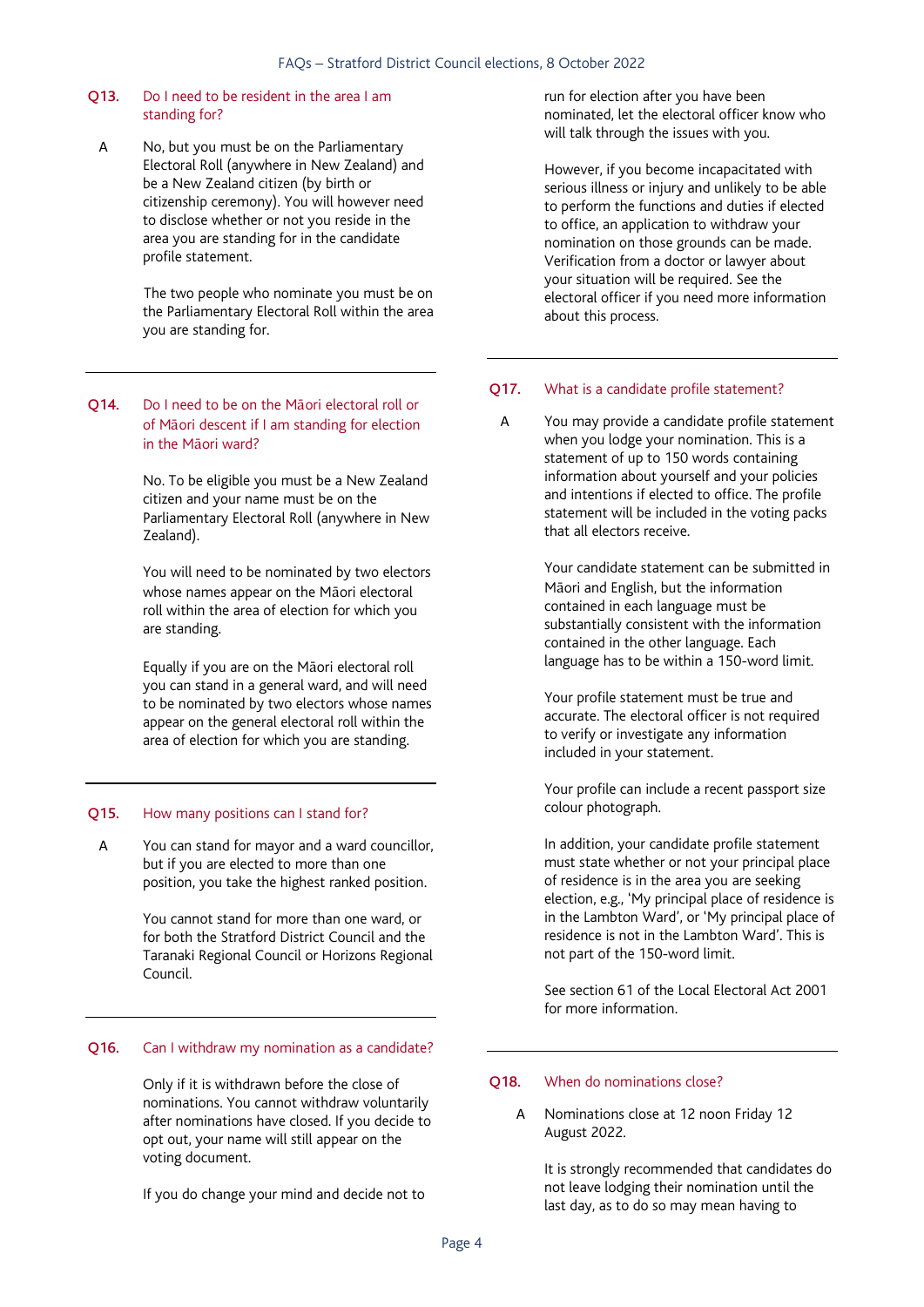queue and should there be an error with the nomination, little time to have it corrected.

#### Q19. How much can I spend on my campaign?

A There is a limit on what you can spend on your campaign and it relates to the population of the area you are standing for.

> The maximum amount that can be spent by a candidate cannot exceed the limits set out below:

| Local government area<br>population | Expenditure<br>limit |
|-------------------------------------|----------------------|
| Up to 4,999                         | \$3,500              |
| $5,000 - 9,999$                     | \$7,000              |
| $10,000 - 19,999$                   | \$14,000             |
| 20,000 - 39,999                     | \$20,000             |
| $40,000 - 59,999$                   | \$30,000             |
| $60,000 - 79,999$                   | \$40,000             |
| 80,000 - 99,999                     | \$50,000             |
| 100,000 - 149,999                   | \$55,000             |
| 150,000 - 249,999                   | \$60,000             |
| 250,000 - 1,000,000                 | \$70,000             |
| 1.000.000 or more                   | \$100,000*           |

\*plus 50 cents for each elector

For example, a candidate for the Rural General Ward (which has a population in the range of up to 4,999) can spend up to \$3,500 inclusive of GST.

If you stand for more than one position, the amount you can spend is the highest amount for one position. You cannot add positions together to allow you to spend more than the limit.

Please note any expenditure made by a candidate for an election campaign is funded by the candidate and is not refundable by the council to the candidate.

All candidates are required to lodge an electoral donations and expenses return within 55 days after the day on which the successful candidates are declared to be elected (by 7 December 2022).

If a candidate is outside New Zealand on this day, the return must be filed within 76 days after election result day.

If a return is not submitted within the required time period, the non-return will be advised to the New Zealand Police for enforcement.

The return needs to be received before a

candidate nomination deposit is refunded if appropriate.

- Q20. Can I raise campaign funds from donations, and can I claim expenses?
	- A Yes, you can raise funds and claim expenses from your campaign. There is very specific legislation about donations and expenses which you need to abide by. See the electoral officer if you need more information.

#### Q21. When is the campaign period?

A Election campaigning can start at any time and continue up to and including election day.

#### Q22. Can people already elected onto council use council resources to campaign?

A No, elected members cannot use council resources for their campaigns.

#### Q23. Are there any rules about using social media?

A Yes. Councils have policies or guidelines for web and social media use related to campaigning. They will not permit council social media pages to be used by anyone (candidates or members of the public) for electioneering or campaigning in the three months before election day. Councils monitor their websites and take down any campaign related posts.

#### Q24. Can I help people vote or collect their voting documents to send in?

A No, candidates or their assistants should not collect voting documents from electors. Each elector should post or deliver their own voting document to the electoral officer.

> <span id="page-5-0"></span>It is an offence (carrying a fine of up to \$5,000 if convicted) to interfere in any way with an elector with the intention of influencing or advising the elector as to how he or she should vote. Candidates and their assistants should be mindful of this particularly if campaigning occurs in facilities such as rest homes or hospitals.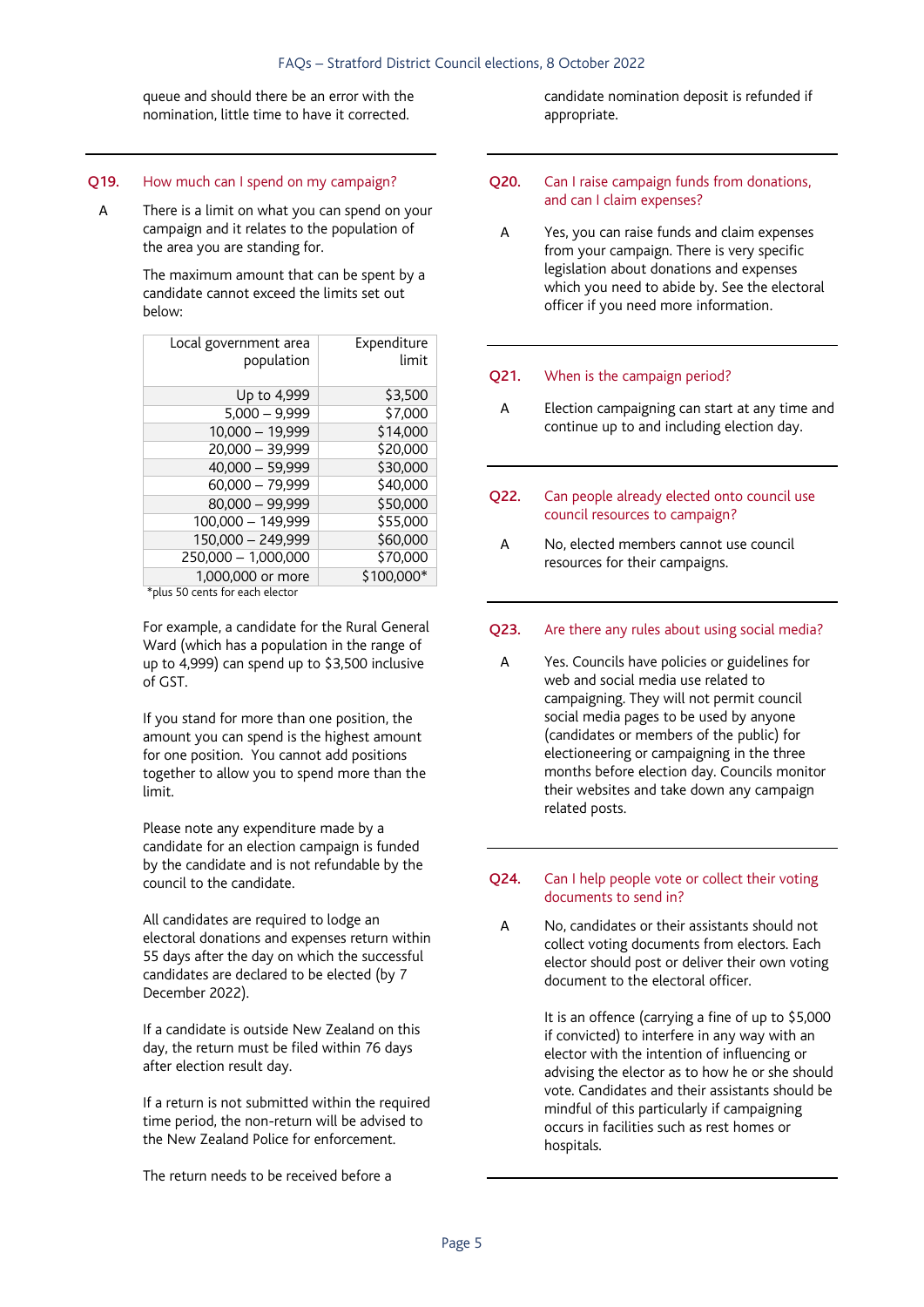## Enrolment

Q25. Where can I view the electoral roll that will be used for this election?

> The preliminary electoral roll will be available for public inspection for a one-month period from Friday 15 July 2022 to Friday 12 August 2022.

> The preliminary electoral roll will be available for inspection at:

- Stratford District Council Administration Building, 61-63 Miranda Street, Stratford
- Stratford Library, Miranda Street, Stratford.

The availability of above locations is subject to any COVID-19 restrictions in place. Should any COVID-19 restrictions be in place, refer to the council's website.

#### Q26. How do I enrol to vote in these elections?

Is this your main place of residence?

➢ Yes

Have you lived at your current address for more than one month?

➢ Yes

Are you on the Parliamentary Electoral Roll at your current address in the Stratford District Council area? ➢ Yes

A You will automatically appear on the electoral roll that is used for these elections

Or

Is this your main place of residence?

➢ Yes

Are you on the Parliamentary Electoral Roll at an address in the Stratford District Council area?

- ➢ No or Don't Know
- A You need to complete an enrolment form for this. You can either:
	- enrol online at [www.vote.nz](http://www.vote.nz/)
	- ring 0800 36 76 56
	- send your name and address to Freetext 3676
	- download a form at [www.vote.nz](http://www.vote.nz/)
	- pick a form up at your local New Zealand Post agency

Or

- Is this your main place of residence? ➢ No
	- Are you on the Parliamentary Electoral Roll at an address in another district?

 $V_{\text{ac}}$ 

- A If you own a property in this district and it is not your main residence you may be able to enrol as a non-resident ratepayer elector. (Refer to ratepayer enrolment advice in Q31 and Q32).
- Q27. I am a student and spend my time in different places. Where should I enrol?
	- A You should enrol where you spend the greater part of your time.
- Q28. I am a New Zealand Māori; do I need to enrol on the Māori roll?
- A Not necessarily. If you are enrolling for the first time you can decide whether you want to go on the Parliamentary Māori Electoral Roll or the Parliamentary General Electoral Roll by signing the appropriate panel on the parliamentary elector enrolment form.

However, if you have already made that choice you will have to wait until the next Māori Option period to change, which occurs following the next census, likely in 2023.

If a person is enrolled on the Māori Electoral Roll, that person will be able to vote for the mayor and the Māori ward councillor. If a person is enrolled on the General Electoral Roll, that person will be able to vote for the mayor and the respective general ward councillors.

#### Q29. How do I know whether I am enrolled?

A The Electoral Commission will be undertaking a roll update campaign at the beginning of July 2022 for the Parliamentary Electoral Roll which forms the basis of the electoral roll for the Stratford District Council elections.

> If you do not receive a letter in the post in early July 2022 the chances are you are not enrolled, or your details are incorrect. You will then need to complete a Parliamentary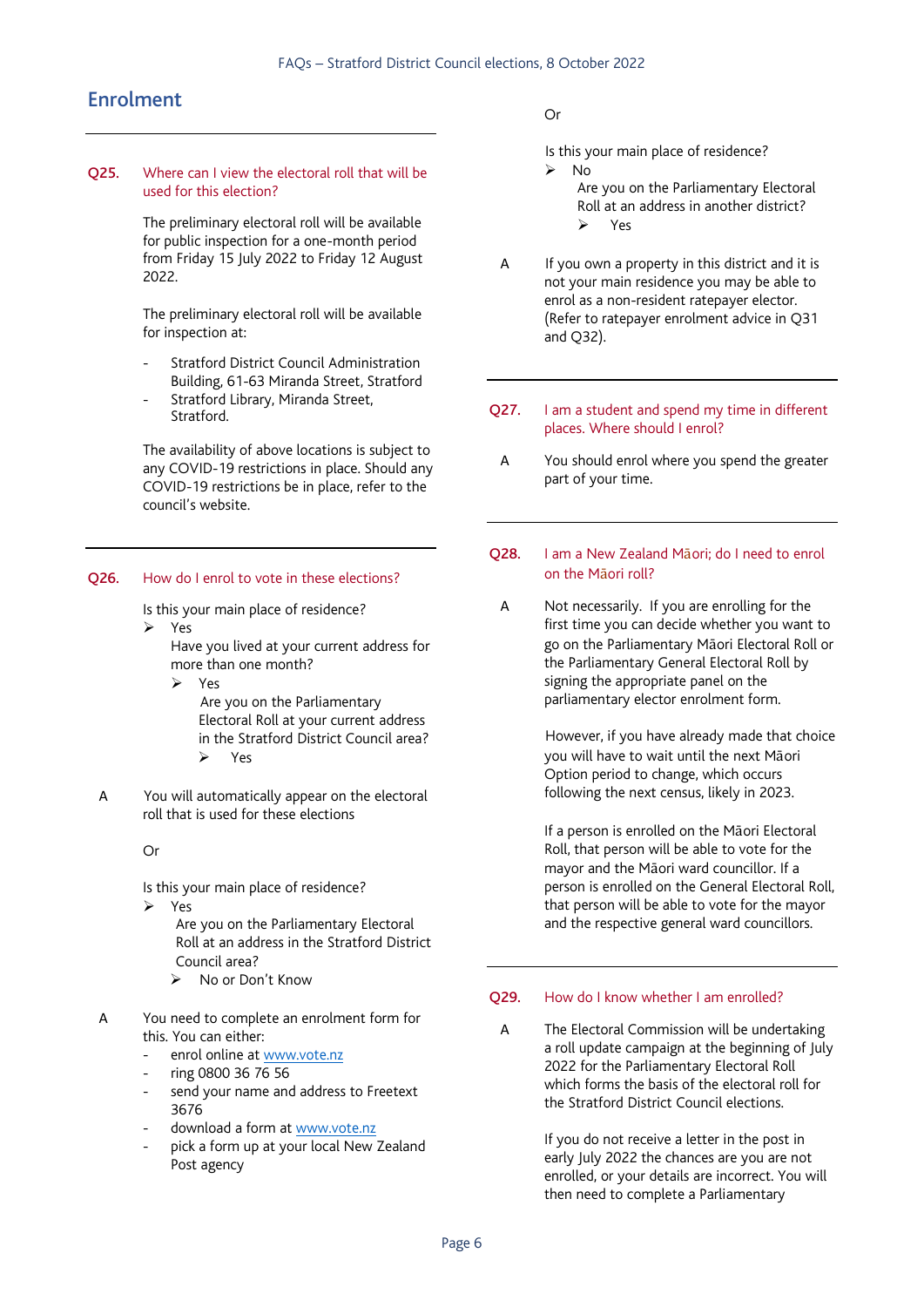#### FAQs – Stratford District Council elections, 8 October 2022

Electoral Roll enrolment form.

You can check to see if you are enrolled at [www.vote.nz](http://www.vote.nz/) or by phoning 0800 36 76 56.

#### Q30. I turn 18 on election day. Can I vote?

A Yes, but you need to make sure you have enrolled which you can do provisionally from the age of 17 and it automatically changes when you turn 18.

> You will also need to apply for a special vote during the voting period (Friday 16 September 2022 to 12 noon, Saturday 8 October 2022).

For special vote availability, see Q47.

- Q31. We own a business in the Stratford District Council area and pay rates, but we don't live in the Stratford District Council area – do we get a say in the Stratford District Council elections?
	- A Yes, subject to being eligible as a non-resident ratepayer elector and becoming enrolled.

A non-resident ratepayer enrolment form is available:

- online www.stratford.govt.nz
- or by phoning 0800 922 822.

The non-resident ratepayer enrolment form should be returned to the electoral officer or an electoral official by Friday 12 August 2022 and no later than Friday 7 October 2022 in order to vote.

If it is after Friday 12 August 2022, a special voting document will need to be requested and will be issued on 16 September 2022, the start of the voting period.

- Q32. I own a property in the Stratford District Council area, but it is not my fulltime residence. How do I get on the ratepayer electoral roll?
	- A Is your name on the rates notice? ➢ Yes

You may be eligible to be on the ratepayer electoral roll.

A non-resident ratepayer enrolment form is available:

- online www.stratford.govt.nz
- or by phoning 0800 922 822.

This should be returned to the electoral officer or an electoral official by Friday 12 August 2022 and no later than Friday 7 October 2022 in order to vote.

If it is after Friday 12 August 2022, a special voting document will need to be requested and will be issued on 16 September 2022, the start of the voting period.

If it is easier, you can call at a special voting venue during the voting period (Friday 16 September 2022 to 12 noon Saturday 8 October 2022) and complete the ratepayer enrolment form and have your special vote at the same time.

For special vote availability, see Q47.

In no case does this allow you to have two votes at an election.

Is your name on the rates notice? ➢ No

You may not be eligible to be on the ratepayer electoral roll. Contact the electoral office on 0800 922 822.

## <span id="page-7-0"></span>Voting

#### Q33. Is it a postal vote and will I be sent my voting documents in the mail?

A All local authority elections will be conducted by postal vote. Voting documents will be delivered by NZ Post between Friday 16 September 2022 and Wednesday 21 September 2022.

There is no online voting option available.

- Q34. I got my voting document but my partner didn't receive theirs.
	- A Is it before Wednesday 21 September 2022 and I believe I am correctly registered on electoral roll? ➢ Yes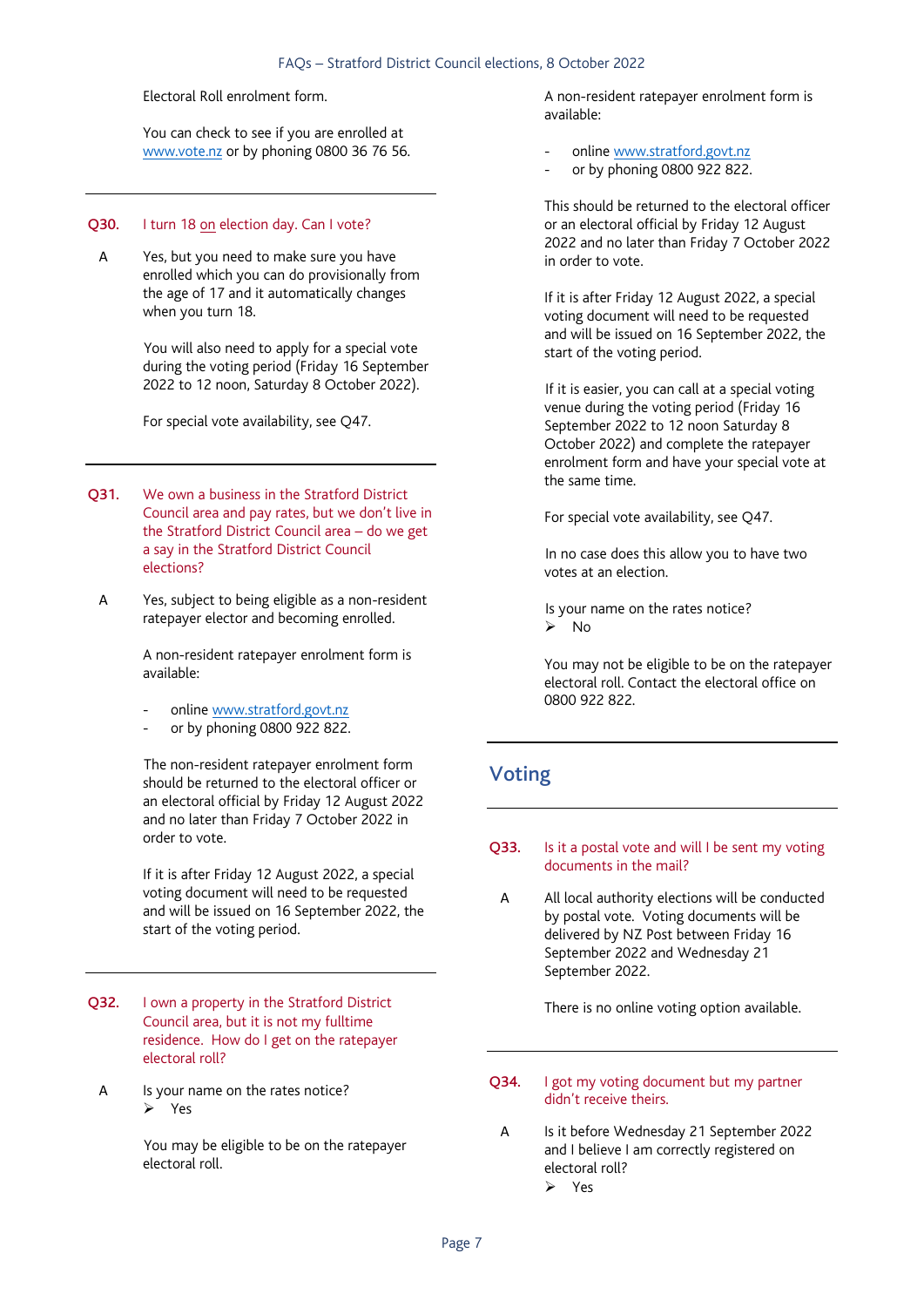Please wait until the mail has been delivered on Wednesday 21 September 2022. If your voting document is not received, then please call the electoral office on 0800 922 822.

Is it after Wednesday 21 September 2022 and I believe I am correctly registered on electoral roll?

➢ Yes

You will need to apply for a special vote – for special vote availability, see Q47.

Is it after Wednesday 21 September 2022 and I believe I am not correctly registered on electoral roll?

➢ No

You will need to complete a Parliamentary Electoral Roll enrolment form. These are available at any New Zealand Post agency, or you can enrol online at [www.vote.nz](http://www.vote.nz/) or ring 0800 36 76 56 or send your name and address to Freetext 3676.

You will need to apply for a special vote – for special vote availability, see Q47.

- Q35. I didn't get my voting document, so I called and got a special vote. Now I have two voting documents. Which one should I use?
	- A Use the original one and destroy the special vote.
- Q36. I received a voting document for a member of my family (e.g. child, parent) and have Power of Attorney for that person. Can I vote for that person?
	- A No Power of Attorney does not apply to voting for that person.
- Q37. I received a voting document for a member of my family (e.g. child, parent) who does not live here. What should I do with the voting document?
	- A If they are overseas, you could post it to the person or destroy it if that is not practicable.

If they are for an elderly parent who is incapable of voting, please destroy it by ripping/cutting it up. You cannot vote on their behalf unless instructed by them.

- Q38. I received a voting document that does not belong to me and I don't know this person or where this person has gone.
	- A Write GNA (Gone No Address) on the envelope and put it back in the mail.
- Q39. What is that barcode that I can see through the return envelope or on the front of the voting document?
- A It is a legal requirement to scan the barcode to mark the electoral roll that you have returned your vote so we can ensure that we do not receive two votes from the same person.

#### Q40. How do you ensure the secrecy of my vote?

A Returned envelopes containing a voting document cannot be opened until there is a JP present. The JP is required to sign off that the processes used by the electoral officer meet the legal requirements.

> Note that the voter's name is not shown on the voting document.

When the envelope is opened the only thing the electoral office is looking for is that the vote for each election is valid.

This means that we are making sure that the voter's intention is clear, and the voter has not ticked or marked more than the number of candidates than there are vacancies.

#### Q41. Do I have to vote? I don't know any of these candidates.

A No, you don't have to vote, but we do encourage you to vote and exercise your democratic right.

> You don't have to vote for all candidates or for all elections. But your vote is important because the people elected will be responsible for making decisions about what happens in your community for the next three years.

To help you get to know about the candidates:

there may be candidate meetings being held in your community if you wish to go and hear what policies the different candidates are advocating for;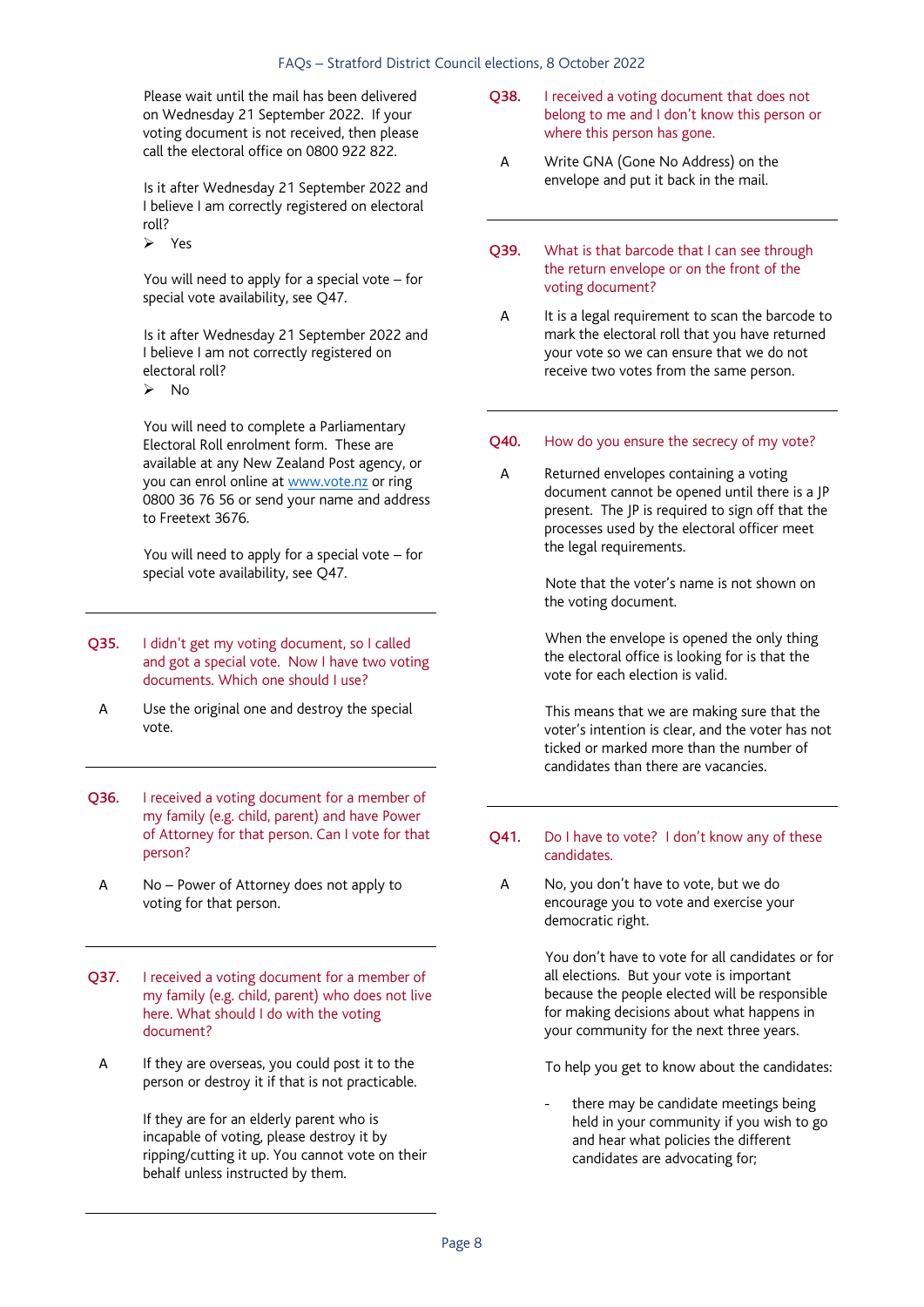#### FAQs – Stratford District Council elections, 8 October 2022

- there is a candidate profile booklet that comes with the voting document in which there is a photo and a statement from each candidate. This information will also be available on the Council's website (www.stratford.govt.nz) after nominations close (expected Friday 19 August 2022);
- candidates may have their own website, social media page(s), advertise in local newspapers or send out information to letterboxes in your area;
- local media are likely to cover information about the election.

#### Q42. Do I have to post my voting document back?

A You can post it but make sure you have it in the mail by Tuesday 4 October 2022 to make sure it gets back to us in time (by 12 noon Saturday 8 October 2022).

> However, you can also hand deliver your voting document to a ballot box during the voting period (Friday 16 September 2022 to 12 noon Saturday 8 October 2022).

For ballot box locations see Q47.

#### Q43. I have lost my return envelope.

A You can use an envelope of your own and put the return address and Freepost number on it. (You will not need to put a stamp on the envelope if you write the Freepost number on the envelope and post it in New Zealand).

> Freepost number 4710 The Electoral Office Stratford District Council PO Box 5135 Victoria Street West Auckland 1142

#### Q44. I am on the Unpublished Parliamentary Roll and I want a special vote.

- A You will need to apply for a special vote for special vote availability, see Q47.
- Q45. I didn't receive my voting document; how do I obtain a special vote?
	- A Are you on the Parliamentary Electoral Roll for the address you want to vote for?

➢ Yes

You will need to apply for a special vote – for special vote availability, see Q47.

Are you on the Parliamentary Electoral Roll for the address you want to vote for? ➢ No/Don't Know

If you are not enrolled or not enrolled correctly on the Parliamentary Electoral Roll, you will need to complete an enrolment form for this. You can pick one up at any New Zealand Post agency, or you can enrol online at [www.vote.org.nz](http://www.vote.org.nz/) or ring 0800 36 76 56 or send your name and address to Freetext 3676. This form needs to be with the Registrar of Electors before close of business Friday 7 October 2022.

You will need to apply for a special vote – for special vote availability, see Q47.

- Q46. I spoiled my voting documents/I have made a mistake on my documents. What can I do?
- A If you can amend it so that your voting intention is clear, then do so.

If necessary, we can issue you with a special voting document (for special vote availability, see Q47), but this will take time and require you to complete a declaration.

#### Q47. Where can I have a special vote?

- A Special votes can be obtained from:
	- Stratford Council's Administration Building, 61-63 Miranda Street, Stratford
	- or by phoning 0800 922 822.

The availability of above location is subject to any COVID-19 restrictions in place. Should any COVID-19 restrictions be in place, refer to the council's website.

- Q48. I am going away and will not be here when the voting documents are posted out.
- A You will need to apply for a special vote for special vote availability, see Q47.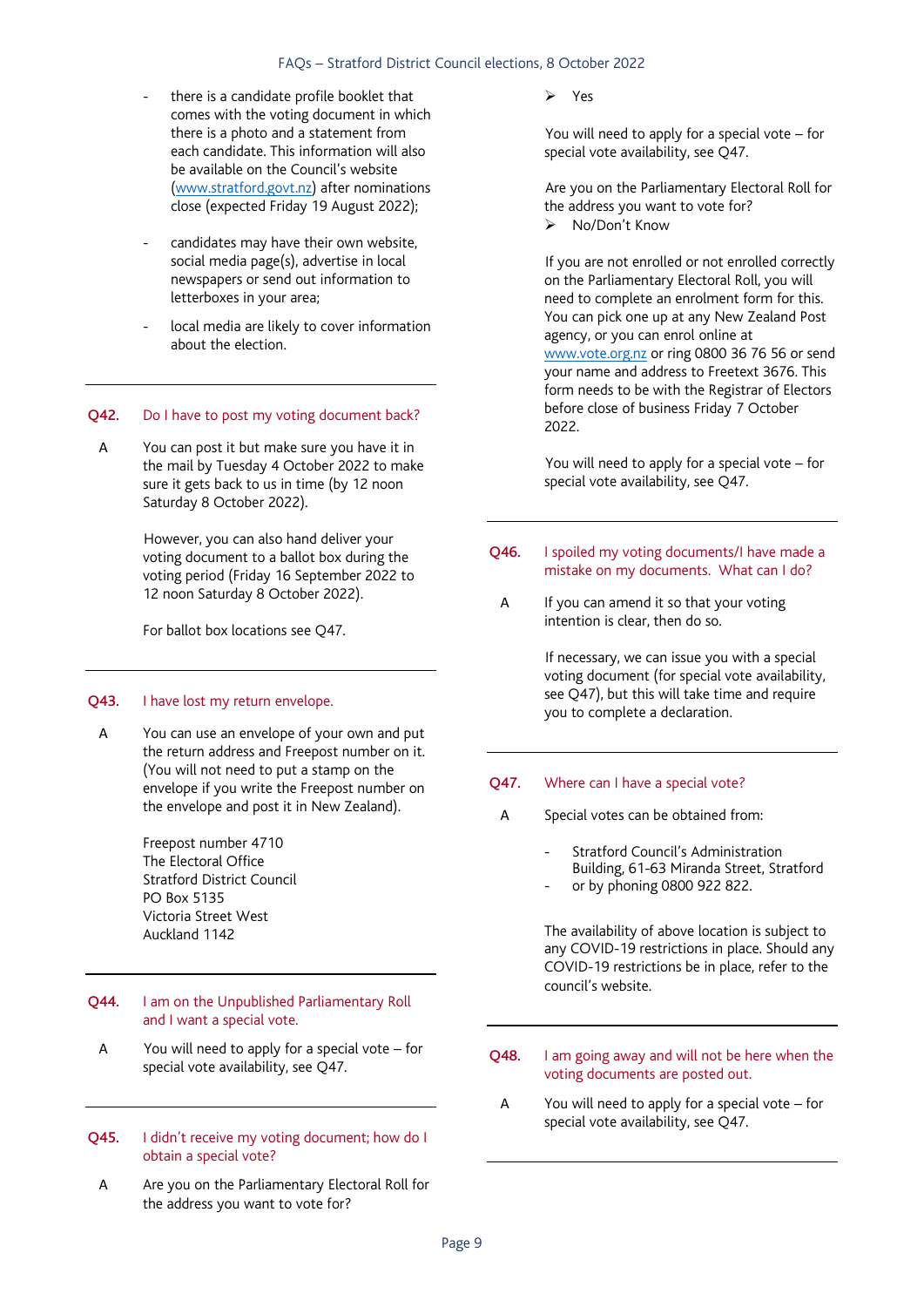- Q49. Do I have to vote for all the candidates for any election? If I don't vote for all the candidates or all the elections on my voting document, will all my votes be informal?
	- A You can vote for as many candidates as you want to but not more than the number of positions available on the voting document. So if you are electing six councillors then you can vote for up to six candidates. Remember, for FPP you tick the candidates you want to elect.

You can decide not to vote for one or more of the different elections on your voting document. This does not invalidate votes for other elections on your voting document.

- Q50. Why can't I vote for a certain candidate who is standing for a different ward or other election?
	- A You can only vote for the elections relevant to the area in which you live. You cannot vote for a candidate who is standing for example in another ward because you are not an elector of that other ward.
- Q51. My partner's document and mine are different and there are more/less things to vote for. Why is the list of candidates different?
- A You will need to call the electoral office on 0800 922 822.

#### Q52. I have received two voting documents.

- A You will need to call the electoral office on 0800 922 822.
- Q53. Do all the staff working on the election know who I voted for?
	- A No, your vote remains secret under the required separate roll scrutiny and vote counting procedures.

#### Q54. Can I help someone fill out their voting document?

A Under the Local Electoral Act 2001, you cannot interfere or influence any person as to how they can vote.

If authorised by a voter who is physically impaired, visually impaired or for whom English is a second language, a person can assist them to vote as directed by the voter.

#### Q55. What happens to all the voting documents after the elections?

A They are delivered to the New Plymouth District Court and kept for 21 days so that the court can access them should there be any application for a recount or petition for inquiry.

> After 21 days, the court is responsible for destroying them.

#### Q56. What is FPP and how do I vote in an FPP election?

A FPP stands for the first past the post electoral system and used for the Stratford District Council, Taranaki Regional Council and Horizons Regional Council elections. The candidate or candidates that gets the most votes wins.

> You should mark those you want to vote for with a tick in the circle. Do not vote for more than the number of candidates shown in the instructions.

## <span id="page-10-0"></span>Election Results

#### Q57. When will we know the results of the election?

A Progress results will be announced early afternoon of election day.

> Preliminary results will be announced on the morning of Sunday 9 October 2022, once all votes received at the council offices (up until 12 noon on election day) have been delivered to the electoral office in Auckland and processed.

> The official results will be announced when special votes have been checked and included in the final result, expected to be Thursday 13 October 2022.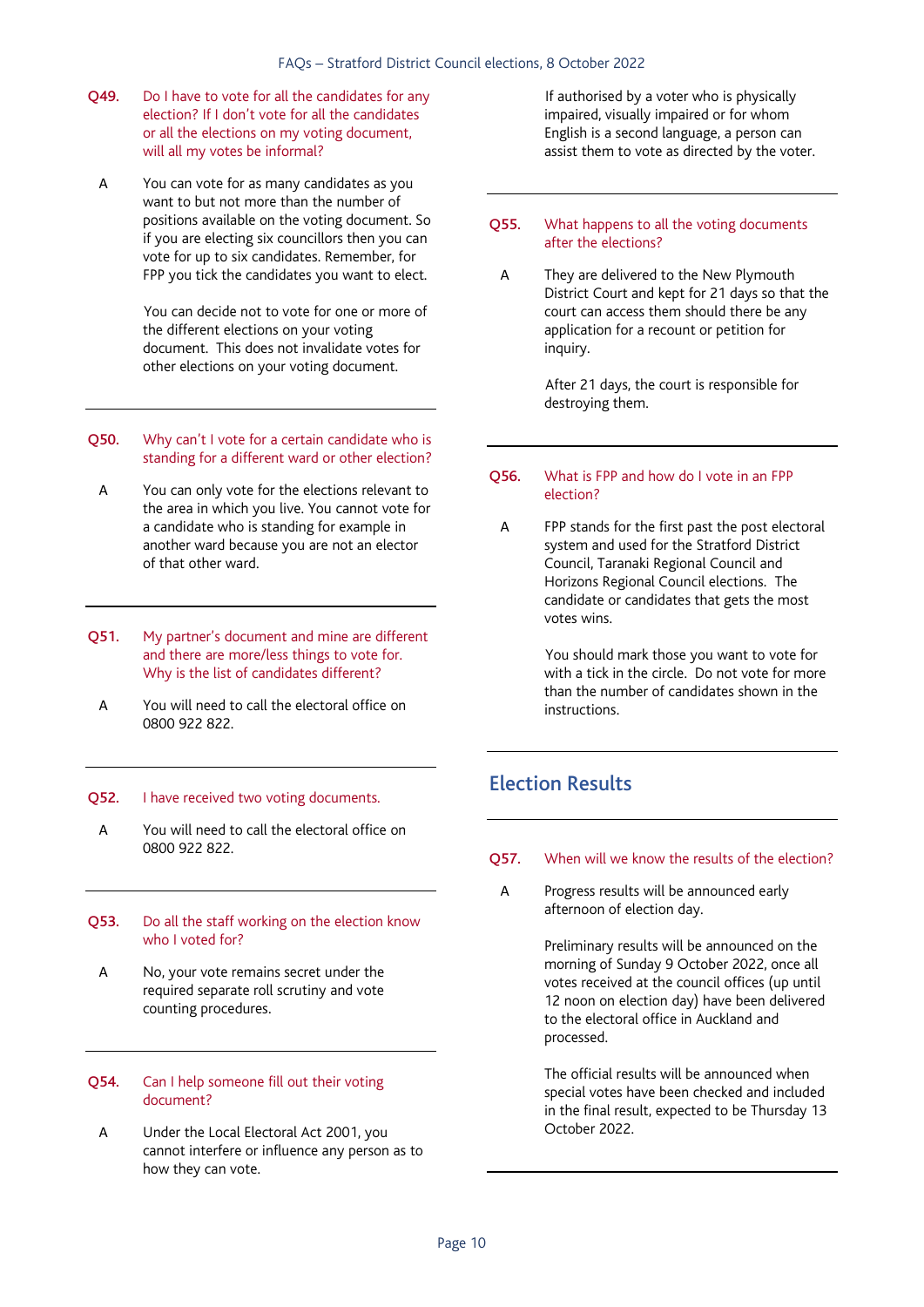#### O58. How will I find out?

#### Candidates:

A Will be advised as soon as possible after progress results are known on Saturday 8 October 2022, and preliminary results are known on Sunday 9 October 2022. This may be by email or phone.

Voters:

A Progress and preliminary results will be released to the media and placed on council's website (www.stratford.govt.nz) as soon as practicable on the afternoon of Saturday 8 October 2022 and on Sunday 9 October 2022 respectively.

#### Q59. What do I need to do if I want to challenge the results of the election?

A Under legislation a candidate can challenge the declaration of results through either a judicial recount or a judicial inquiry. A candidate will have to provide reasons for the challenge and a deposit of \$750 with the application to the New Plymouth District Court.

> A candidate may wish to call the electoral office on 0800 922 822 to discuss this.

## <span id="page-11-0"></span>Members

#### Q60. When do elected members take up their roles?

A Elected members take up office the day after the official result has been declared by public notice, found on the Council's website. However, members cannot act until they have sworn the oath of office which is usually at the first meeting of the council. This first meeting is usually held as soon as practicable after the final election results are known.

#### Q61. Who are elected members responsible to?

A Ultimately the elected members final responsibility is to the local community. The Minister of Local Government and the Auditor–General do have a role in ensuring that Council follows the law.

#### Q62. Do elected members get paid and if so, how much?

A A remuneration pool is set by the Remuneration Authority. The newly elected council will decide how to apply the pool of funding. Some expenses are also reimbursed.

As an indication, the current remuneration is:

| Office                                                     | Annual<br>remuneration<br>(\$) |
|------------------------------------------------------------|--------------------------------|
| Mayor                                                      | 90,500                         |
| Deputy Mayor                                               | 35,477                         |
| Chairperson Stratford Sport<br>NZ Rural Travel Fund        | 26.354                         |
| Chairperson Farm and<br>Aerodrome Committee                | 29,143                         |
| Councillor (with no<br>additional responsibilities)<br>(7) | 25,342                         |
| Councillor (Minimum<br>Allowable Remuneration)             | 18.905                         |

For further information refer [www.remauthority.govt.nz](http://www.remauthority.govt.nz/)

#### Q63. Would being an elected member take up much time?

A Being an elected member is a busy job that often involves meetings, events and speaking with community members outside of normal business hours. Flexibility and the ability to prioritise and manage time effectively are essential. This includes balancing a high volume of reading, paperwork and emails with a schedule of meetings and public commitments.

> Consequently, the mayor is considered a fulltime job and councillors are generally considered part-time jobs.

More information on what is expected of elected members will be available at the candidate information briefing to be held at the Centennial Rest Rooms, Fenton Street, Stratford, from 12:00 pm to 2:00 pm on 16 July 2022.

The availability of above location is subject to any COVID-19 restrictions in place. Should any COVID-19 restrictions be in place, refer to the council's website.